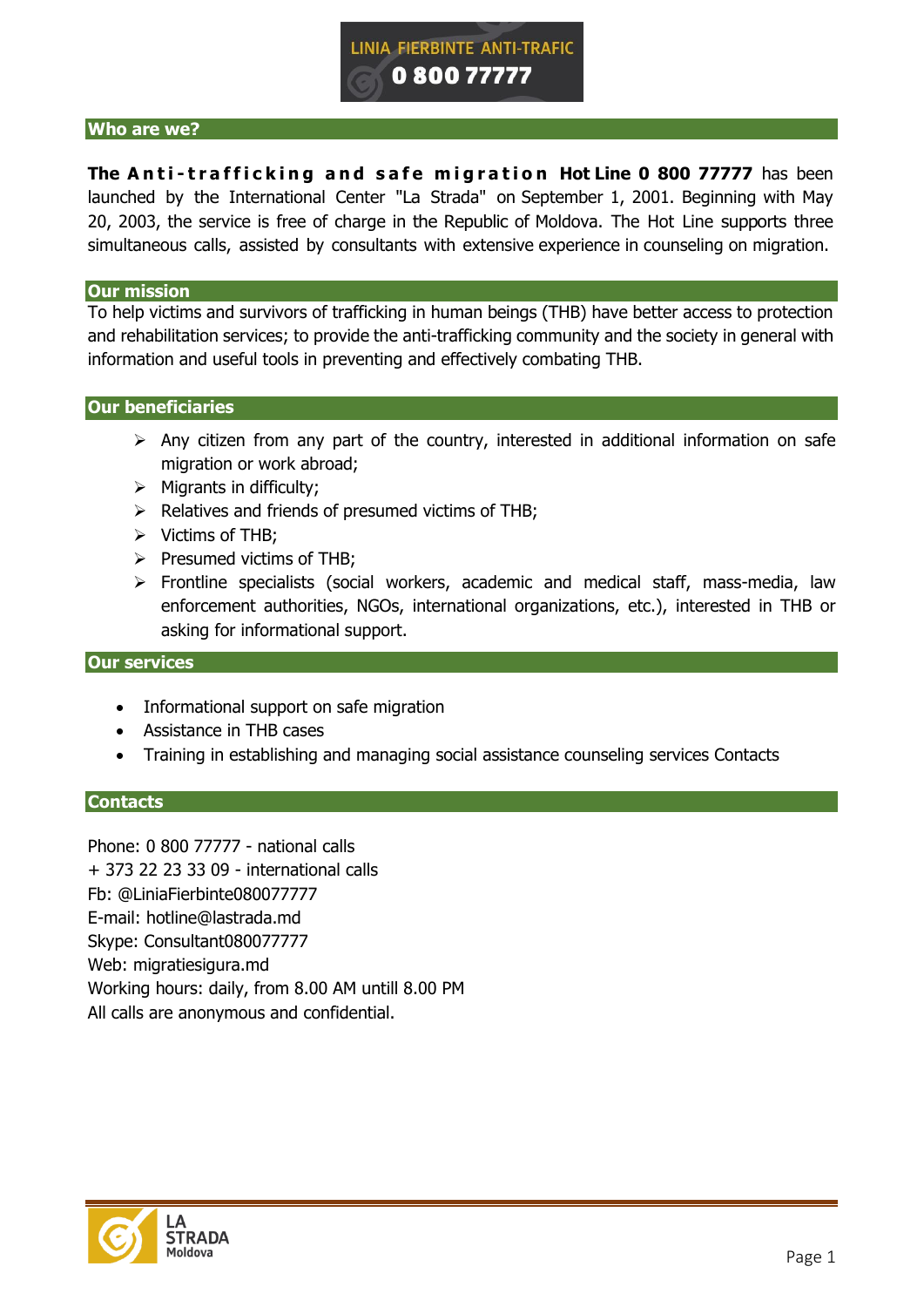

### **Dynamics of calls in the last 18 years**



## **Diagram 1**

During 18 years of activity, from September 1, 2001 to December 31, 2019, Hot Line counselors received and counseled **169388 calls.** Most of them (**147101 calls**) represented **prevention calls**; **7 3 4 4 SOS Calls** (regarding real THB cases, missing persons or vulnerable migrants); **3870 calls - requests of information on collaboration** and **11073 - others** (social assistance requests, other than trafficking in human beings).

Almost 60% of all calls come from rural communities. This fact is because there are fewer opportunities for employment in rural areas than in the capital or cities.

In the last years, the number of men who called the Hotline prevails considerably the number of women (85% of calls from men in 2019) due to the bilateral agreement between the Government of the Republic of Moldova and the Government of the State of Israel on temporary employment of Moldovan workers in construction sector of the State of Israel. For the Republic of Moldova, at least in the last five years, a specific form of trafficking in human beings is clearly outlined - the labor exploitation of the citizens, with an increase in the number of victims among men. The Hot Line's statistical data for 2019 show worrying trends leading the level of information and vigilance of Moldovan citizens looking for jobs abroad.

The erroneous convictions of our citizens are increasingly widespread. More and more Moldovans are convinced that once the visa regime for the Republic of Moldova has been liberalized, employment in the EU states is possible and legal on the exclusive basis of the biometric passport.